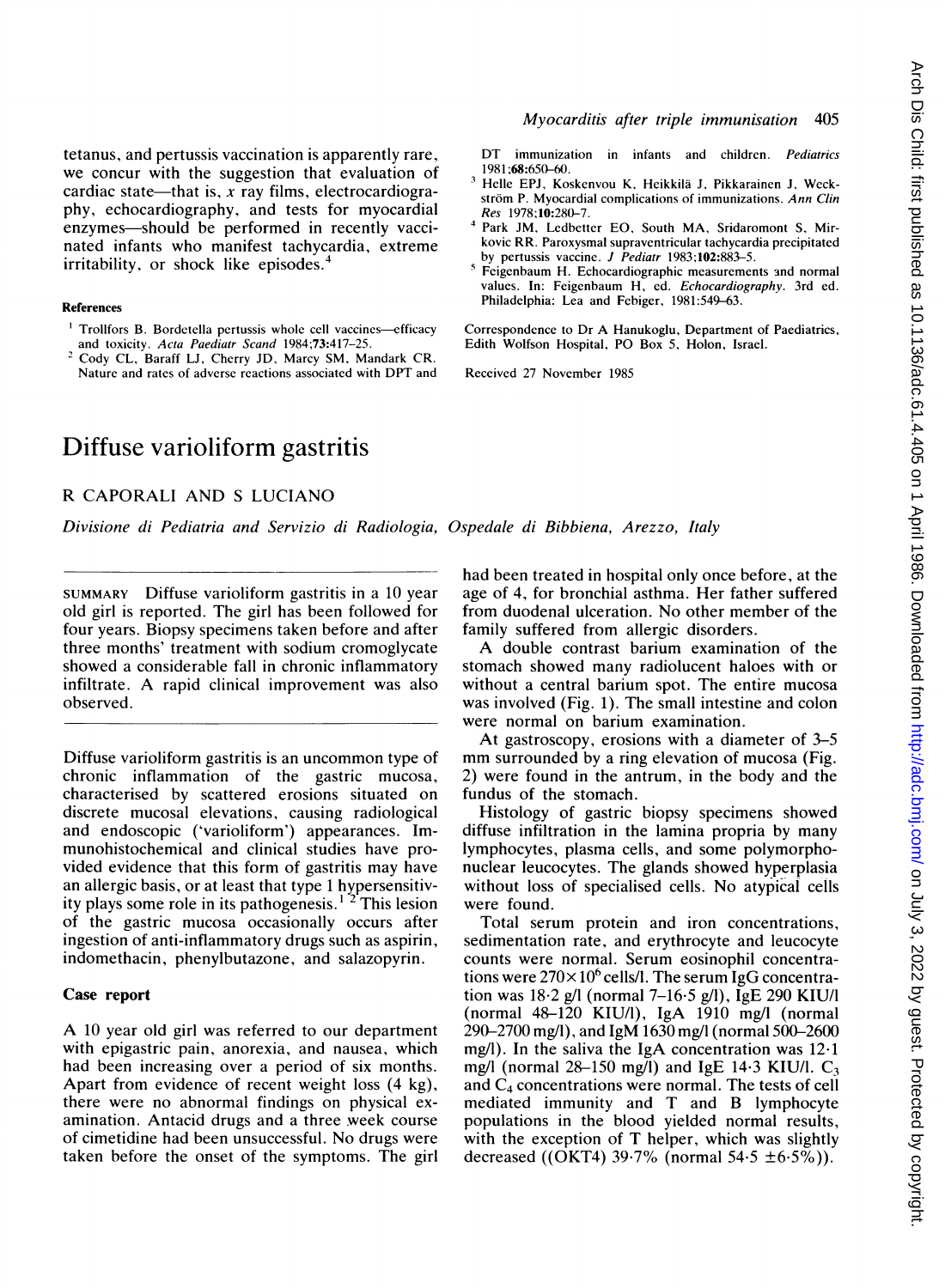Radioallergosorbent and skin prick tests to major food allergens yielded negative results. Radioallergosorbent tests to inhalant allergens were grade <sup>1</sup> positive to Dermatophagoides pteronyssimus. Skin



Fig. <sup>1</sup> Double contrast barium examination of the stomach: many radiolucent haloes, circular or oval in shape, corresponding to the prominent rims of varioliform lesions, arranged in chains along hypertrophic folds, with or without central barium spot.



Fig. 2 Endoscopic appearance: varioliform lesions in gastric antrum. Central erosions are easily recognised by methylene blue vital stain.

prick tests to inhalants were positive to  $D$ . farinae  $(+++)$ , D. pteronyssimus  $(++)$ , Tyrophagus putrescentiae  $(+ + +)$ , Acarus siro  $(+ + +)$ , and Glycyphagus domesticus  $(++)$ .

Gastric basal acid output was  $0.01$  mEqH<sup>+</sup>/kg/h (normal  $0.067 \pm 0.029$  mEqH<sup>+</sup>/kg/h), maximum acid output  $0.3$  mEqH<sup>+</sup>/kg/h (normal  $0.260 \pm 0.079$ mEqH<sup>+</sup>/kg/h), and serum basal gastrin 59.82 pg/ml (normal 93  $\pm$ 21.07 pg/ml). Circulating antigastric mucosal and antinuclear antibodies, immune complexes, and cytomegalovirus antibodies were absent.

Over the following four years treatment with sodium carbenoxolone was attempted several times, but no clinical improvement was observed. Serum IgE concentrations rose to 1100 KIU/l. There was no change in the diffuse chronic inflammatory infiltrate of the gastric mucosa.

Oral treatment with sodium cromoglycate 200 mg



Fig. 3 Gastric antral biopsy specimens: (left) severe infiltration in the lamina propria by lymphocytes and plasma cells before treatment with sodium cromoglycate (haematoxylin and eosin  $\times100$  magnification); (right) a considerable decrease of the inflammatory infiltrate after three months of treatment (haematoxylin and eosin  $\times 100$ magnification).